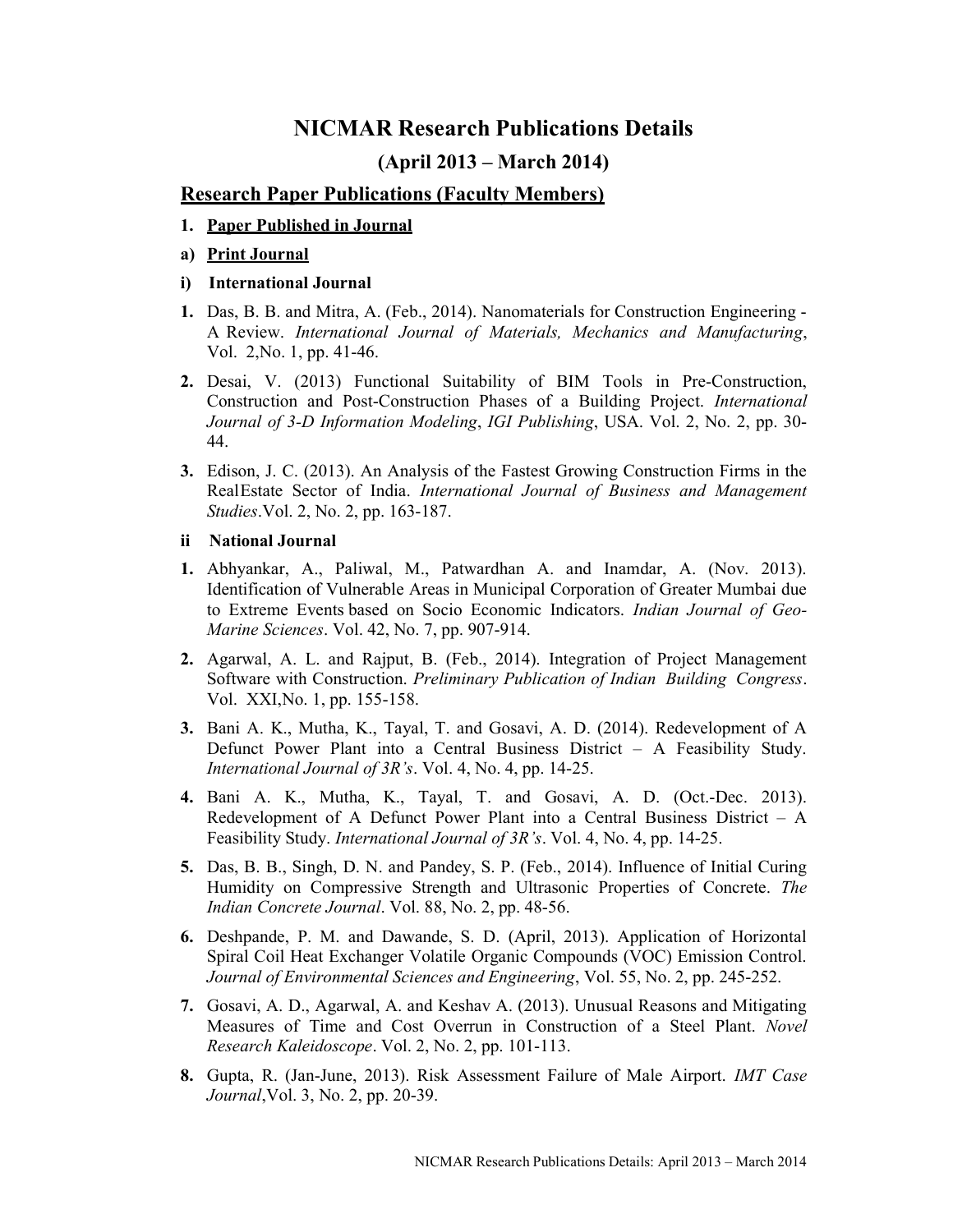- 9. Jain, Sameer, Keerthikumar, V., M., Mehata, H. S (April, 2013). Sustainability of E-Tendering in Current Scenario for Construction Industry. Journal of Indian Building Congress. Vol. XX, No. 2, pp. 31-41.
- 10. Jain, Sameer. (April, 2013). ZigBee in Wireless Communication. International Journal of Advance Research. Vol. 1, No. 4.
- 11. Keerthikumar, V., Mehta H. M. and Jain, Sameer. (Feb., 2014). Building Construction Process Using e-Tendering with Web-Services. Preliminary Publication of Indian Building Congress. Vol. XXI, No. 1, pp. 128-133.
- 12. Koner, J. and Purandare, A. (2013). FDI and Economic Growth in India, Perspectives on Management, Vol. 5, No. 1 & 2, pp. 38-43.
- 13. Mallick, R. B., Radzicki, M. Nanagiri, Y. Veeraragavan, A. (Dec. 2013). The Impact of Road Construction on Depletion of Natural Aggregates and Consequence of Delay in Recycling Pavements – Key Factors in Sustainable Road Construction. Indian Highways. Vol. 5, No. 4, pp. 159-165.
- 14. Pai, S. (April, 2013). Aerodynamics and Use of Tuned Mass Damper to Reduce Wind Effect and Seismic Vibration of Building. Indian Streams Research Journal, pp. 1-8.
- 15. Pai, S. (Feb., 2014). Multi-Project Management using Critical Chain Project Management (CCPM) – The Power of Creative Engineers. Yuva Engineers. Vol. 3, No. 3, pp. 21-26.
- 16. Patil, V. (Oct.-Dec., 2013). Supreme Court Judgment In BALCO Case And International Commercial Arbitration. NICMAR – Journal of Construction Management, Vol. XXVIII, No. 4, pp. 61-66.
- 17. Pawar, A and Rajput, B. (Feb., 2014). Role of Information in Disaster Management. Preliminary Publication of Indian Building Congress. Vol. XXI, No. 1, pp. 215-220.
- 18. Rai, S. (Dec., 2013). Exploratory study on HRM practices in the Indian manufacturing sector: A Case. ITM Journal of Management Research. Vol. 7, No. 3, pp. 56-65.
- 19. Rai, S. (June, 2013). Re-Thinking Workforce Diversity in the Context of India. The Journal of Strategic Human Resource Management. Vol. 2, No. 2, pp. 1-10.
- 20. Rajhans, K. (Dec., 2013). Analysing Modern Woman's Quest and Suffering: A Psychological Exploration of Muriel Spark's Novel. The IUP Journal of English Studies. Vol. VIII, No. 4, pp. 57-66.
- 21. Rajput, B. (2013). Time and Cost Comparison of Construction of RCC, Steel and Composite Structure Building. The IUP Journal of Structural Engineering. Vol. VI, No. 4, pp. 41-59.
- 22. Ramakrishna, N. (April-June, 2013). Streamlining The M & E Of Land Acquisition And R & R In Large Infrastructure Projects Using IT. NICMAR – Journal of Construction Management, Vol. XXVIII, No. 2, pp. 63-68.
- 23. Ramakrishna, N. (July, 2013). Faulty-lines in Master Plans and Plan Making for City Development: Reform Agenda. Economic Digest. Vol. XLII, No. 2, pp. 16-19.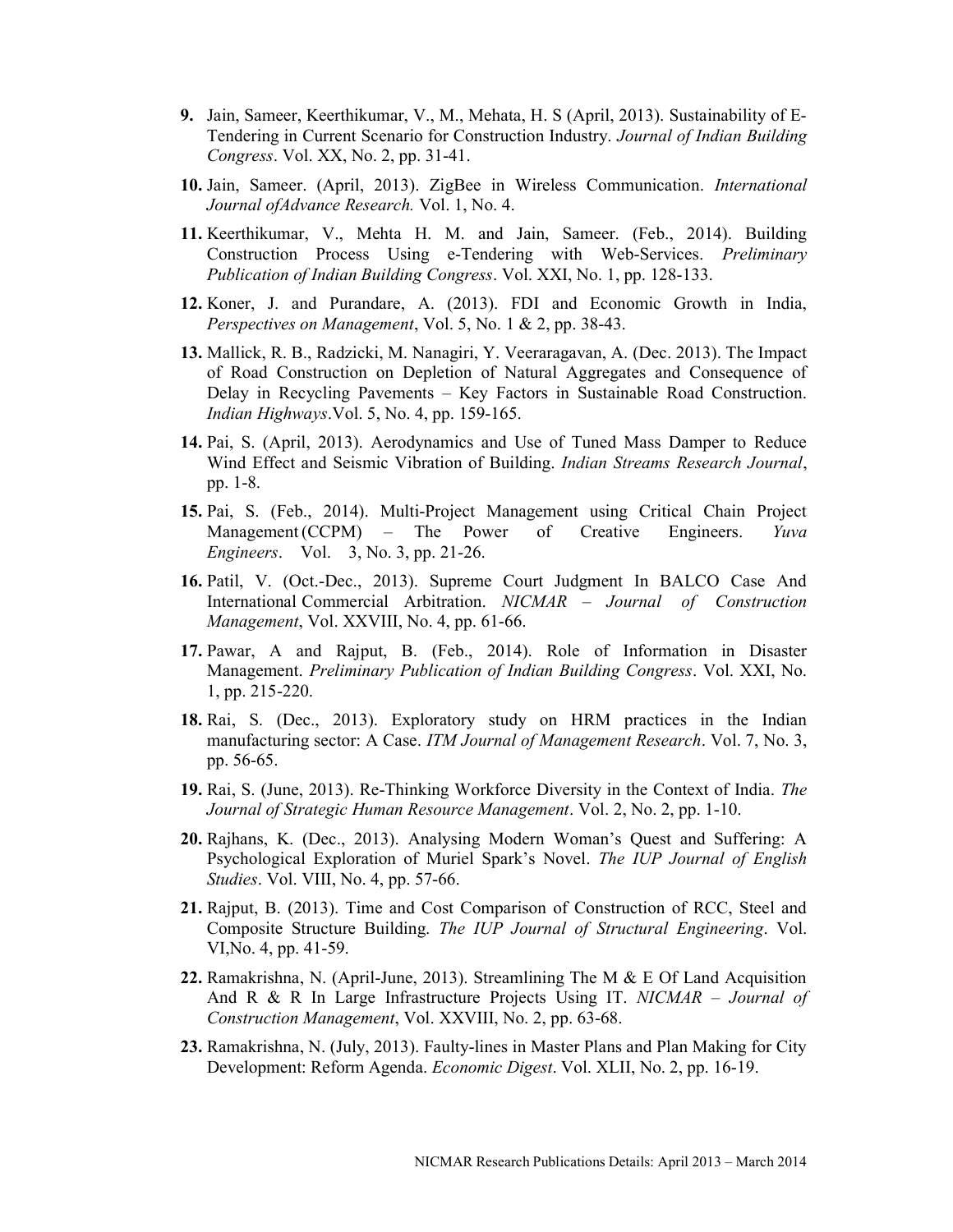- 24. Ramana, K. R. and Rambabu, M. Web Based Safety Management System. Preliminary Publication of Indian Building Congress. Vol. XXI, No. 1, pp. 150-154.
- 25. Ravinder, B. and Srinivas, K. (June, 2013). Trussless Roofing. Construction World, Vol. XV, No. 9, pp. 10-12.
- 26. Shah, M. N. (April, 2013). Sustainable Smart Systems in Real Estate. Journal of Indian Building Congress. Vol. XX, No. 2, pp. 233-241.
- 27. Sundrani, D. (April, 2013). Instant Buildings: A Case Study of Instacon, Mohali. Journal of Indian Building Congress. Vol. XX, No. 2, pp. 188-192.
- 28. Sundrani, D. (Feb., 2014). Use of MSP in Computer Aided Project Management. Preliminary Publication of Indian Building Congress. Vol. XXI, No. 1, pp. 123-127.
- 29. Sundrani, D. (July, 2013). Exploring the Digital Divide in Real Estate Buying in India. Institute of Management Education Journal. Vol. 7, No. 2, pp. 10-19.
- 30. Swain, H. and Mohapatra, S. (Sept., 2013) A Comparative Study of Leadership Factors Affecting Public and Private Sector Banks in India : An Employee Perspective. Prabhandhan: Indian Journal of Management. Vol. 6, No. 9, pp. 28-36.
- b) Online Journal
- 1. Agarwal A. L., Rajput B. and Satpute, M. (2013). Model Formulation to Estimate Manpower Demand for the Real-Estate Construction Projects in India. Organization, Technology & Management in Construction: An International Journal. Vol. 5, No. 2.pp. 828-833.
- 2. Giridharan, S. and Thomas, A. (Sept., 2013). Adaptability of BIM in India's Aviation sector Projects. International Journal for Engineering Research and Technology. Vol. 2, No. 9, pp. 273-279.
- 3. Jain, Sachin and Phadtare, M. (March-May, 2013). Studying Potential Use of Automation for Infrastructure Construction in Indian context. American International Journal of Research in Science, Technology, Engineering & Mathematics. Vol. 2, No. 1, pp. 60-63.
- 4. Jain, Sameer, Vinay, K. Deshmukh, V. and Rawat, V. (July-August 2013). Application Based Integration of CRM and SCM under E-Business Environment for Construction Industry. International Journal of Emerging Trends & Technology in Computer Science. Vol. 2, No. 4.
- 5. Mahajan, D. (June, 2013). A Study of Correlation of Software Development Project's Team Size with it's Quality Variances – A Study of Selected Software Development Projects. International Journal of Business Intelligents. Vol. 2, No. 1, pp. 88-91.
- 6. Mahajan, D. and Rajput, B. (2013). IT model to Calculate Required Equipments for Excavation Work in Construction Projects. KICEM Journal of Construction Engineering and Project Management. Vol. 3, No. 4, pp. 1-4.
- 7. Pai, S., Satya D. Rani, S. K. (Sept., 2013). Human Resource Management Techniques Dealing With Deficit & Retention of Skilled Labor in Construction Industry. International Journal of Scientific and Research Publications. Vol. 3, No. 9.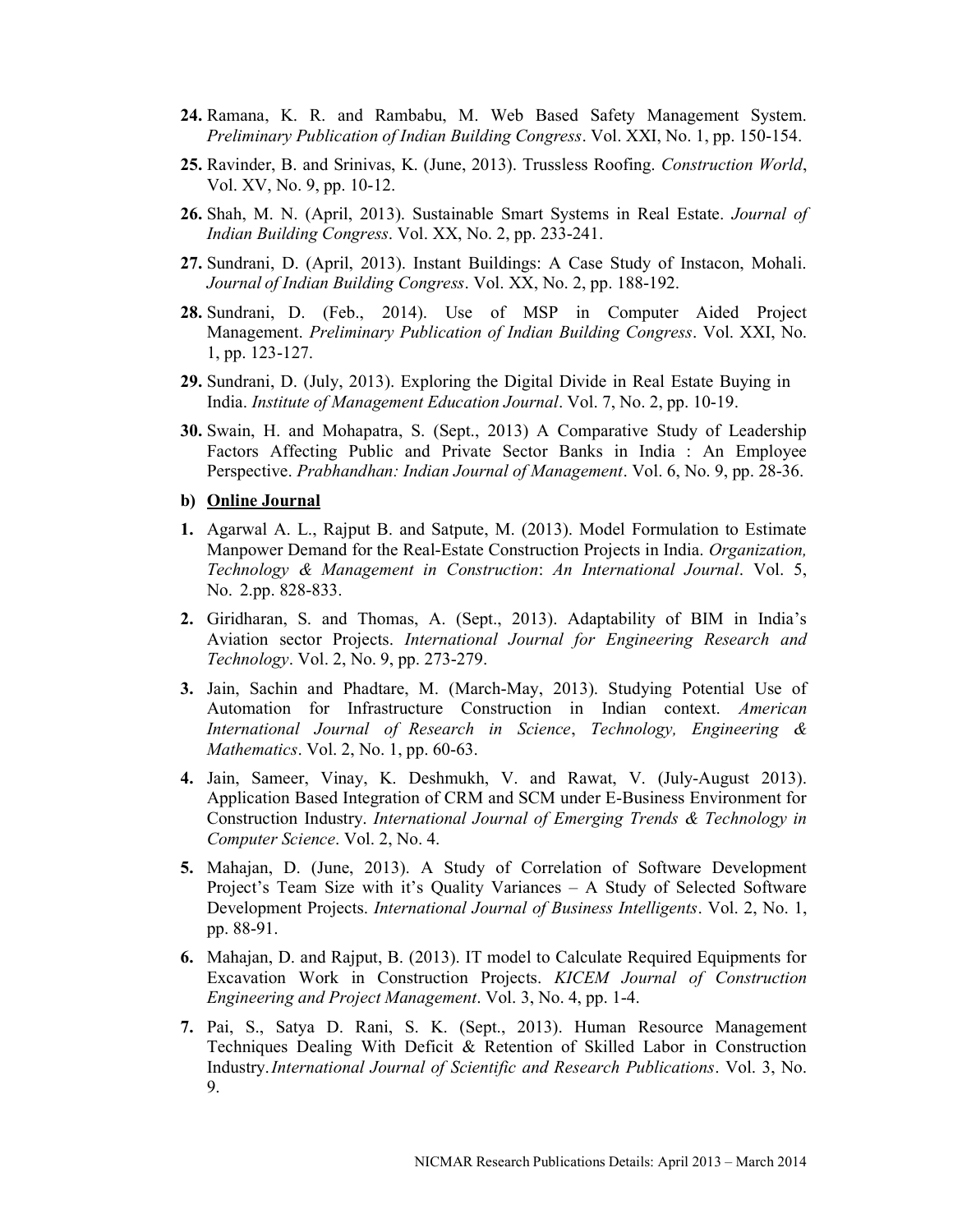- 8. Ramakrishna, N. (July-Dec. 2013). Urban Poverty Alleviation through Service Delivery: Fund-based Approach to Finance Urban Services for the Poor in India. Urban India, Vol. 32, No. 2, pp. 93-111.
- 9. Rajaprasad, S.V.S. (August, 2013). Analysis of Implementation of Behavior Based Safety Programme in Indian Construction Segments Using TOPSIS. International Journal of Industrial Engineering and Technology. Vol. 3, No. 3, pp. 11-19.
- 10. Rajaprasad, S.V.S., Rao Y.V.S.S.S.V. and Chalapathi P. V., (Oct., 2013). Prioritizing the Element of OHSAS-18001 in Construction Segments in India – AHP Approach. International Journal of Occupational Hygiene. Vol. 5, No. 4, pp. 159- 165.
- 11. Rajaprasad. S.V.S. (Jan-June, 2013). Evaluation of Safety Performance in Indian Construction Segments Using Data Envelopment Analysis. Asia Pacific Journal of Business and Management, Vol. 4, No. 1, pp. 1-13.
- 12. Rajaprasad. S.V.S. (July, 2013). Empirical Analysis of Evaluation of Line Managers Perceptions towards Safety in an Indian Construction Organization. Asian Journal of Management Research. Vol. 3, No. 2, pp. 430-438.
- 13. Rajaprasad. S.V.S. (June, 2013). Study on Validation of Wholesaler Selection of Personal Protective Equipment to Improve Safety Performance in a Construction Organization in India. International Journal of Managing Value and Supply Chains. Vol. 4, No. 2, pp. 7-24.
- 14. Yadav, S. and Sharma, A. (April, 2013). Methodology to Evaluate Technology in The Housing market. Journal of Construction Engineering, Technology and Management. Vol. 4, No. 1, pp. 14-25.

## 2. Paper Published in Proceedings

- 1. Gosavi, A. D., Ghalsasi, A. J., Bani, A. K. and Tayal, T. (2014). Buildability Aspects of Green Construction: Case Study of Centre for Climate Change Research (CCCR), IITM, Pune. Proceedings of Green Build  $-2014$ . Published by The Institution of Engineers (India), Nagpur. pp. 46-51.
- 2. Malsane, S. (Jan., 2014) Building Information Modeling: A Tool for Green Built Environment. Proceedings of All India Seminar on Innovations in Green Building Technology. Published by The Institution of Engineers (India), Nagpur. India
- 3. Pai, S. (2013). Integration of Green Technology and Rain Water Harvesting into Low Cost Housing. Proceedings of International Conference on Emerging Trends in Engineering and Technologies. Delhi. India.
- 4. Ramakrishna. N. (Feb., 2013). Inclusive Urban Planning and Development through the Earmarking Of Land and Housing for the Urban Poor. Proceedings of  $6I^{st}$ National Town and Country Planners Congress (NTPC). Ahmadabad. India. pp. 203-209.
- 5. Sahu, P. K. and Patil, G. R. (2014). Classification of Indian Major Seaports Using Hierachical Grouping Method and Their Demand Estimation Models. Proceedings of TRB 2014 Annual Meeting. Published by TRB Transportation Research. Washington D. C., USA.